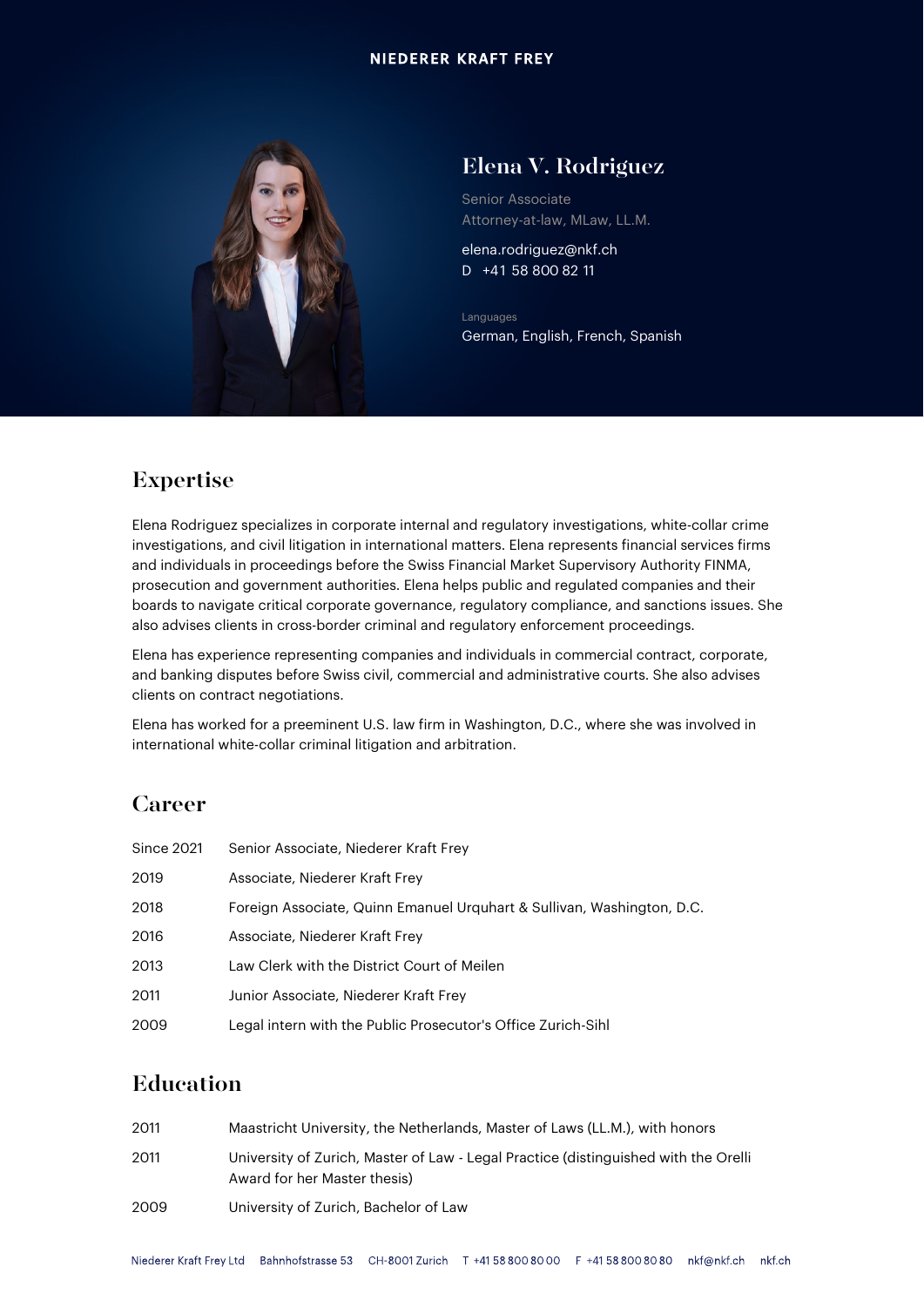#### Admission

Admitted to practice in all Swiss courts.

# Professional Memberships

Swiss Bar Association (SAV); Zurich Bar Association (ZAV); Association of Young Lawyers (AIJA).

# Experience

Matters in which Elena Rodriguez acted as counsel include the representation of:

- A reputable Swiss bank in preliminary enforcement proceedings by the Swiss Financial Market Supervisory Authority (FINMA) relating to the bank's reporting of suspicions of money laundering
- A Swiss bank in regulatory proceedings relating to corporate governance, control environment, and corporate organizational matters vis-à-vis FINMA
- A global steel producer in a cross-border investigation into economic sanctions compliance (Iran/US) triggered by a whistleblower complaint
- A Swiss entity in internal investigations involving suspected violations of AML/KYC obligations and criminal law by an employee
- A Swiss bank in an internal investigation relating to the hiring, conduct and termination of an external employee
- A Swiss bank in court proceedings regarding complex international financial investments
- An investment company in criminal proceedings and the cooperation with the Office of the Attorney General of Switzerland relating to international transactions
- A member of the board of directors of a Swiss-based entity in relation to proceedings by the U.S. Department of Justice (together with local co-counsel)
- A client regarding the recognition of a foreign bankruptcy order in Swiss proceedings
- A real estate company in proceedings relating to alleged deficiencies in the organization of the company
- The world's largest wealth management bank in highly complex cross border proceedings relating to the repatriation of a fortune, involving sophisticated questions and solutions in the field of mutual and judicial assistance in criminal matters
- A leading European car manufacturer in investigations and court proceedings initiated by the Swiss Competition Commission regarding alleged prevention of parallel imports of vehicles to Switzerland (landmark case)
- Companies involved in U.S. governmental investigations and proceedings in international judicial assistance proceedings and on the taking of evidence in Switzerland
- A client on public broadcasting and sponsorship rights in worldwide sports events
- A Swiss biotech company in connection with evidence collection for investigations by the U.S. Financial Industry Regulatory Authority (FINRA)